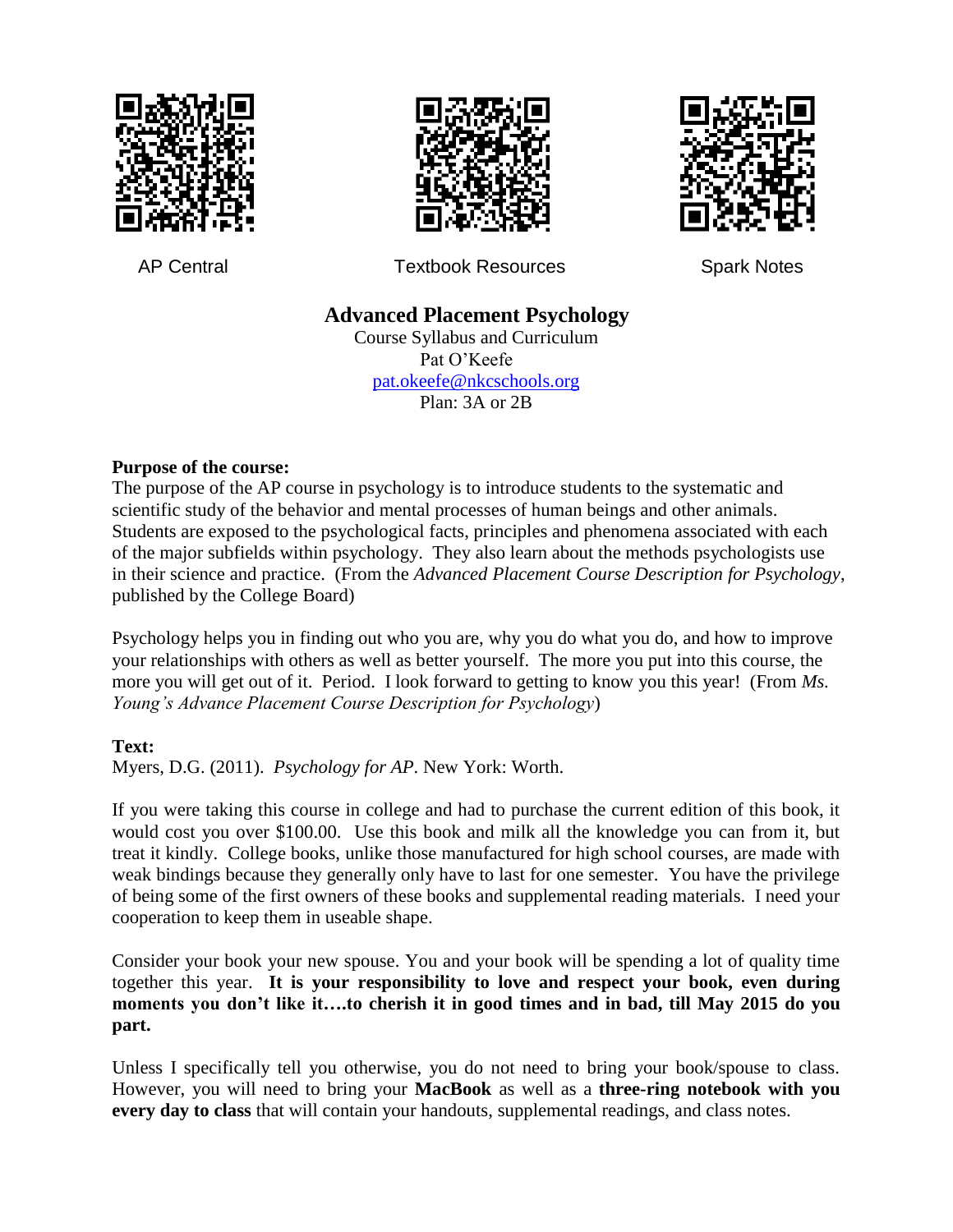#### **Course Objectives:**

- 1. Students will learn and understand the language of psychology.
- 2. Students will learn and understand the systematic and scientific study of behavior and mental processes in humans and other animals.
- 3. Students will identify and differentiate between the major theories, figures, experiments, principles, facts, and phenomena associated with each area within psychology.
- 4. Students will identify various research methods and demonstrate ethical evaluations of these methods.
- 5. Students will understand the relevance of psychology to human concerns and develop knowledge about the practice of psychology.
- 6. Students will apply psychological concepts to their own lives.
- 7. Students will develop their reading, writing, and discussion skills.
- 8. Students will develop their critical thinking skills and learn to evaluate arguments with careful, objective analysis.

#### **Expectations:**

#### **1. R-E-S-P-E-C-T, find out what it means to me…**

Respecting all individuals in the class is a must. I love a discussion-oriented environment. All students should feel welcome to share their ideas, discuss their experiences, and ask questions.

Lying and cheating will not be tolerated. I find both to be disrespectful to yourself, to me, and to those around you. In the event of cheating or plagiarizing a zero will be entered for the grade.

## **2. You know it's just a little too late…**

*All work is due by 2:30 p.m. on the due date of an assignment***.** The all-to-familiar excuses of the bad paper eating dog, the printer out of ink, the file not opening, the paper in the car, etc. do not justify its lateness**.** After 2:30, the highest possible grade awarded will be a "C."

In the event that you are sick or are unable to attend class, it is your responsibility to make up the notes and assignments. *All make-up tests, quizzes, and assignments must be completed within 1 class day after returning to class.* After this time, the highest possible grade rewarded will be a "C." Students need to be the initiator in the make-up process.

## **3. You belong with me…**

AP Psychology is a college level class. As with any college level class, attendance is critical to success in the course. Attending class is vital for understanding the material as much of the information covered on assignments and tests comes from in-class lectures and discussions. Attending class is more than just having your body in the classroom. It is important to be prepared, be focused, take notes, and participate. **Unexcused absences will result in the lowering of your class participation grade.** 

#### **4. It's tough, so tough…**

This is an advanced placement course and as such, it will require a significant amount of reading and writing. We will be covering a lot of material and you will be expected to learn and truly understand the information- not simply memorize it. One of my goals is to help you acquire skills you can apply in other environments. Note-taking, critical thinking, reading, and writing are some of those skills. Crying a river over the amount of work will not make a difference in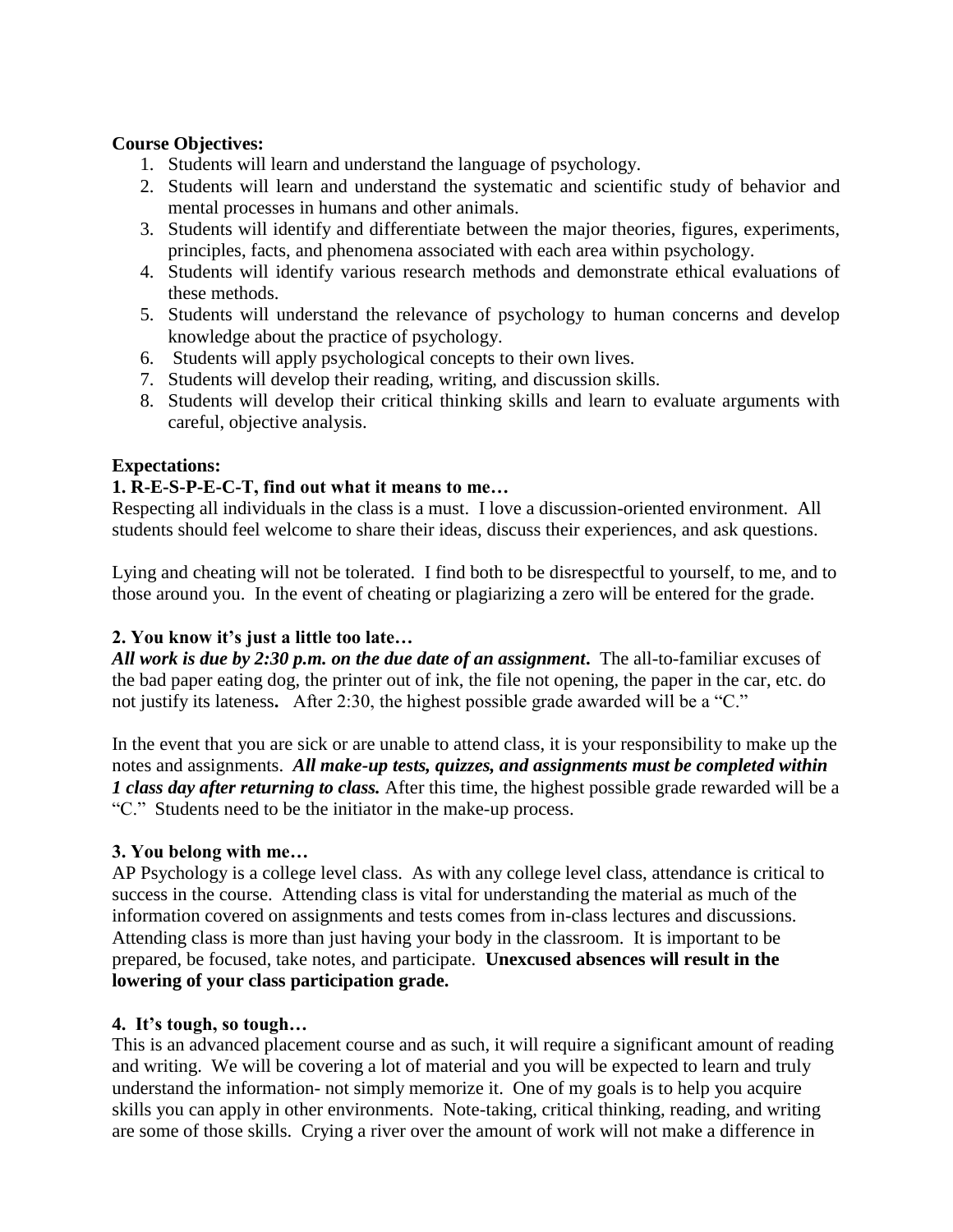the amount of work you receive, besides if you cry that much you might have a major health issue. I will do my best to provide you with the information, help you to truly understand it, inspire you to apply it to your life, and prepare you for the AP exam. Your success in this class is going to depend on your ability to work hard and challenge yourself.

Complaining about having to read is one thing- informing me about the events and important things going on in your life is another. Your life expands far beyond this classroom. Please know that I am always available to listen or talk.

#### **Grades:**

Grades will be determined by your performance on tests, quizzes, participation, and assignments. They are based on a total point system so that you will have the ability to keep track of your own grade.

 $90-100\% = A$  $80-89\% = B$  $70-79\% = C$  $60-69\% = D$ 59% and below  $=$  F

Attendance Policy – A high school student whose attendance falls below 90% in one semester will receive a percentage deduction by course as outlined in the table below. If the student is failing a course, he/she will receive an "F".

| Attendance % By Course | % Grade Reduction |
|------------------------|-------------------|
| $90%+$                 | 0%                |
| 85-<90%                | 5%                |
| $80 - 85\%$            | 10%               |
| 75-<80%                | 15%               |
| $70 - 75\%$            | 20%               |
| $65 - 70\%$            | 25%               |
| $60 - 65\%$            | 30%               |
| $55 - 60\%$            | 35%               |
| $50 - 55\%$            | 40%               |

Tardy – If for some reason you find yourself tardy, you will be required to obtain a pass from the office and make up each moment you missed during your absence. If tardiness becomes a problem there will be detentions and parent/student/teacher (administrators a possibility as well) meetings to correct the behavior. (YOU GET 3 FREEBIES)

- $\bullet$  1<sup>st</sup> tardy: student given a verbal warning by the teacher
- $\bullet$  2<sup>nd</sup> tardy: student given a verbal warning by the teacher
- $\bullet$  3<sup>rd</sup> tardy: teacher will call home and issue the student a Teacher Detention (this be task orientated)
- $\bullet$  4+ tardies:
	- $\circ$  a. Student will be referred to the office on a Discipline Referral Form by their teacher
	- $\circ$  b. Student will be issued a 1 day of ISS for being tardy (and each subsequent tardy).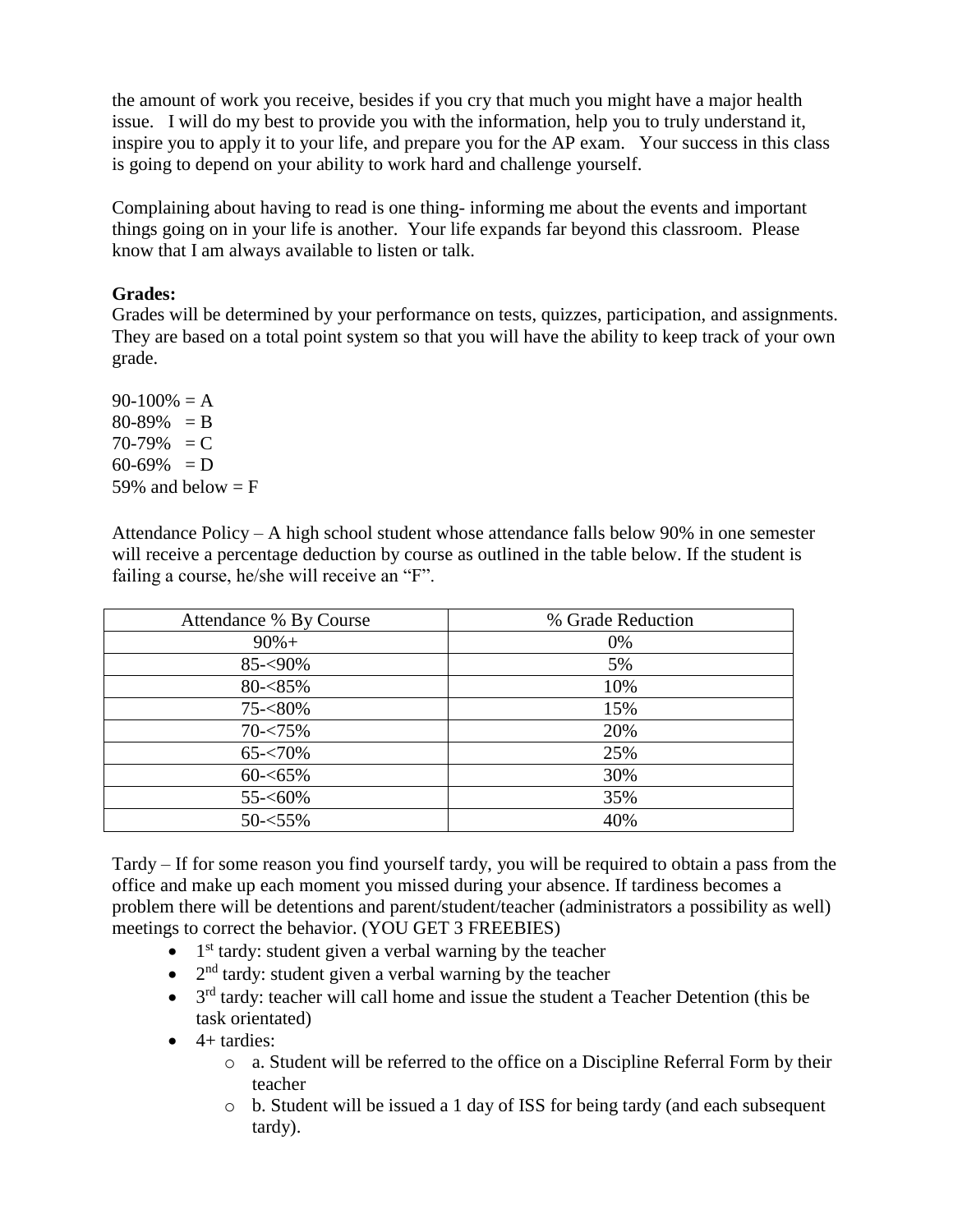## **Summary of Course Content and Examination Content:**

The following is an outline from the *Advanced Placement Course Description in Psychology*. This outline contains the major content areas covered by the AP exam, as well as the approximate percentage of the test that is devoted to each content area. This outline serves as a guide and is not a total and complete list of the topics covered in this course.

| A. Logic, Philosophy, and History of Science             |          |
|----------------------------------------------------------|----------|
| B. Approaches                                            |          |
| 1. Biological                                            |          |
| 2. Behavioral                                            |          |
| 3. Cognitive                                             |          |
| 4. Humanistic                                            |          |
| 5. Psychodynamic                                         |          |
| 6. Sociocultural                                         |          |
| 7. Evolutionary/Sociobiological                          |          |
|                                                          |          |
| A. Experimental, Correlational, and Clinical Research    |          |
| 1. Correlational (e.g., observational, survey, clinical) |          |
| 2. Experimental                                          |          |
| <b>B.</b> Statistics                                     |          |
| 1. Descriptive                                           |          |
| 2. Inferential                                           |          |
| C. Ethics in Research                                    |          |
|                                                          |          |
| A. Physiological Techniques (e.g., imaging, surgical)    |          |
| B. Neuroanatomy                                          |          |
| C. Functional Organization of the Nervous System         |          |
| D. Neural Transmission                                   |          |
| E. Endocrine System                                      |          |
| F. Genetics                                              |          |
|                                                          |          |
| A. Thresholds                                            |          |
| <b>B.</b> Sensory Mechanisms                             |          |
| C. Sensory Adaptation                                    |          |
| D. Attention                                             |          |
| E. Perceptual Processes                                  |          |
|                                                          |          |
| A. Sleep and Dreaming                                    |          |
| B. Hypnosis                                              |          |
| C. Psychoactive Drug Effects                             |          |
| VI. Learning                                             | $.7-9\%$ |
| A. Classical Conditioning                                |          |
| <b>B.</b> Operant Conditioning                           |          |
| C. Cognitive Processes in Learning                       |          |
| D. Biological Factors                                    |          |
| E. Social Learning                                       |          |
|                                                          |          |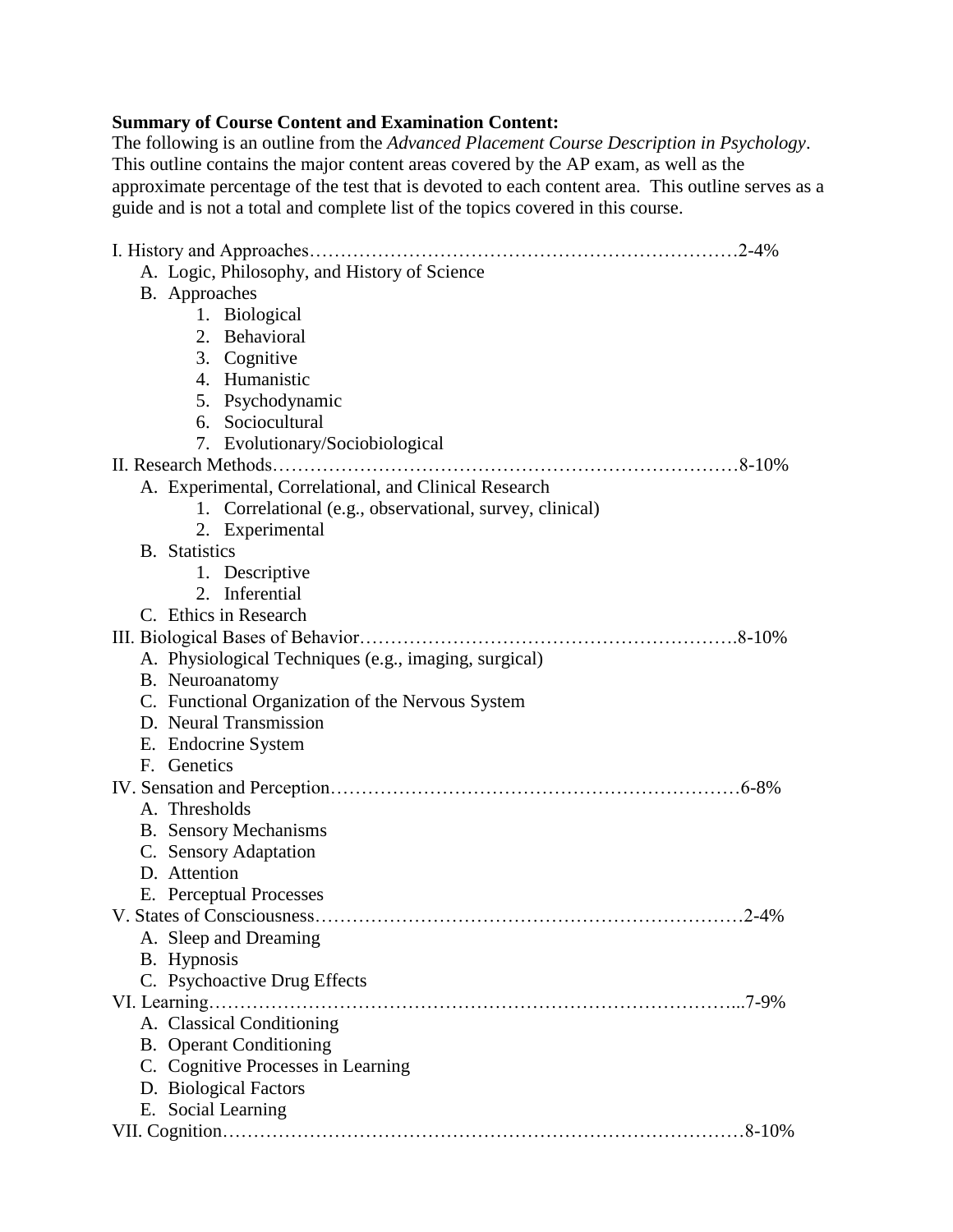| A. Memory                                                    |
|--------------------------------------------------------------|
| B. Language                                                  |
| C. Thinking                                                  |
| D. Problem Solving and Creativity                            |
|                                                              |
| A. Biological Bases                                          |
| B. Theories of Motivation                                    |
| C. Hunger, Thirst, Sex, and Pain                             |
| D. Social Motives                                            |
| E. Theories of Emotion                                       |
| F. Stress                                                    |
|                                                              |
| A. Life-Span Approach                                        |
| B. Research Methods (e.g., Longitudinal, Cross-Sectional)    |
| C. Heredity-Environment Issues                               |
| D. Developmental Theories                                    |
| E. Dimensions of Development                                 |
| 1. Physical                                                  |
| 2. Cognitive                                                 |
| 3. Social                                                    |
| 4. Moral                                                     |
| F. Sex Roles, Sex Differences                                |
|                                                              |
| A. Personality Theories and Approaches                       |
| <b>B.</b> Assessment Techniques                              |
| C. Self-Concept, Self-Esteem                                 |
| D. Growth and Adjustment                                     |
| $.5 - 7\%$                                                   |
| A. Standardization and Norms                                 |
| B. Reliability and Validity                                  |
| C. Types of Tests                                            |
| D. Ethics and Standards in Testing                           |
| E. Intelligence                                              |
| F. Heredity/Environment and Intelligence                     |
| G. Human Diversity                                           |
| $.7 - 9\%$                                                   |
| A. Definitions of Abnormality                                |
| B. Theories of Psychopathology                               |
| C. Diagnosis of Psychopathology                              |
| D. Anxiety Disorders                                         |
| E. Somatoform Disorders                                      |
| F. Mood Disorders                                            |
| G. Schizophrenic Disorders                                   |
| H. Organic Disorders                                         |
| <b>Personality Disorders</b><br>I.                           |
| <b>Dissociative Disorders</b><br>J.                          |
|                                                              |
| A. Treatment Approaches                                      |
| Insight Therapies: Psychodynamic/Humanistic Approaches<br>1. |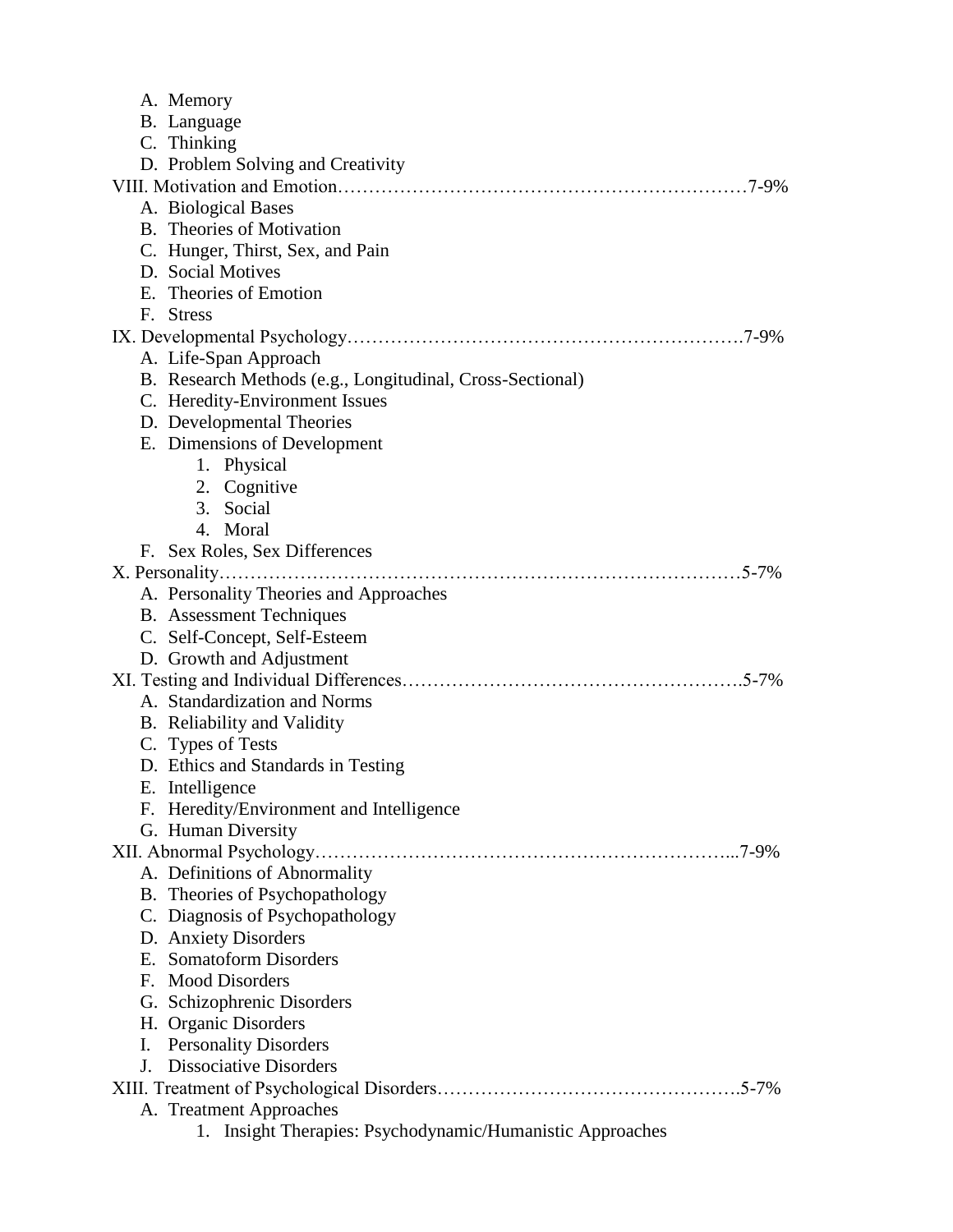- 2. Behavioral Approaches
- 3. Cognitive Approaches
- 4. Biological Approaches (Psychopharmacology/Psychosurgery)
- B. Modes of Therapy (e.g., Individual, Group)
- C. Community and Preventative Approaches

XIV. Social Psychology………………………………………………………………8-10%

- A. Group Dynamics
- B. Attribution Processes
- C. Interpersonal Perception
- D. Conformity, Compliance, Obedience
- E. Attitudes and Attitude Change
- F. Organizational Behavior
- G. Aggression/Antisocial Behavior

## **The AP Psychology Exam:**

## **Date: May 4th, 2015 Cost:**

**Description**: The Advanced Placement Psychology Exam is approximately two hours long. It includes 100 multiple-choice questions and two free-response essays. The multiple-choice portion of the exam counts for two-thirds of your score and the essays count for one-third of your overall score. The test is scored on a five-point scale:

- 5- Extremely qualified
- 4- Well qualified
- 3- Qualified
- 2- Possibly qualified
- 1- No recommendation

Most colleges grant credit and placement for a score of 3 or higher on the exam. However, some institutions require a score of at least a 4 and some do not accept any AP scores. It is extremely important to contact the head of the psychology department at the school(s) you are interested in attending in order to know which of these categories your school falls in to. Additional information about AP and other College Board programs is available at: **www.collegeboard.com**

## **What can you do to help yourself? ….What past students have said----**

1. Don't miss class

2. Your number one goal should be to learn psychology. If you are determined to learn psychology, everything else will fall in place.

3. Don't be afraid to get help if you do not understand something. How can you get help?

- A. Ask a classmate.
- B. See me after school. I'm usually in my classroom.
- C. Arrange to meet me during my plan period or advisory
- D. E-mail me: pat.okeefe@nkcschools.org

4. Keep up! Don't fall behind!!! Set a schedule and be disciplined enough to stick to it. Complete assignments and finish reading on time. Be prepared for class every day. Review each week.

5. Take complete, dated class notes. Put them in your own words. Don't write down something you don't understand without asking about it. Leave some blank space on each page to make additions and clarifications. It is very important to review your class notes each day while they are still fresh in your mind. Expand them, clarify them and add examples so they will make